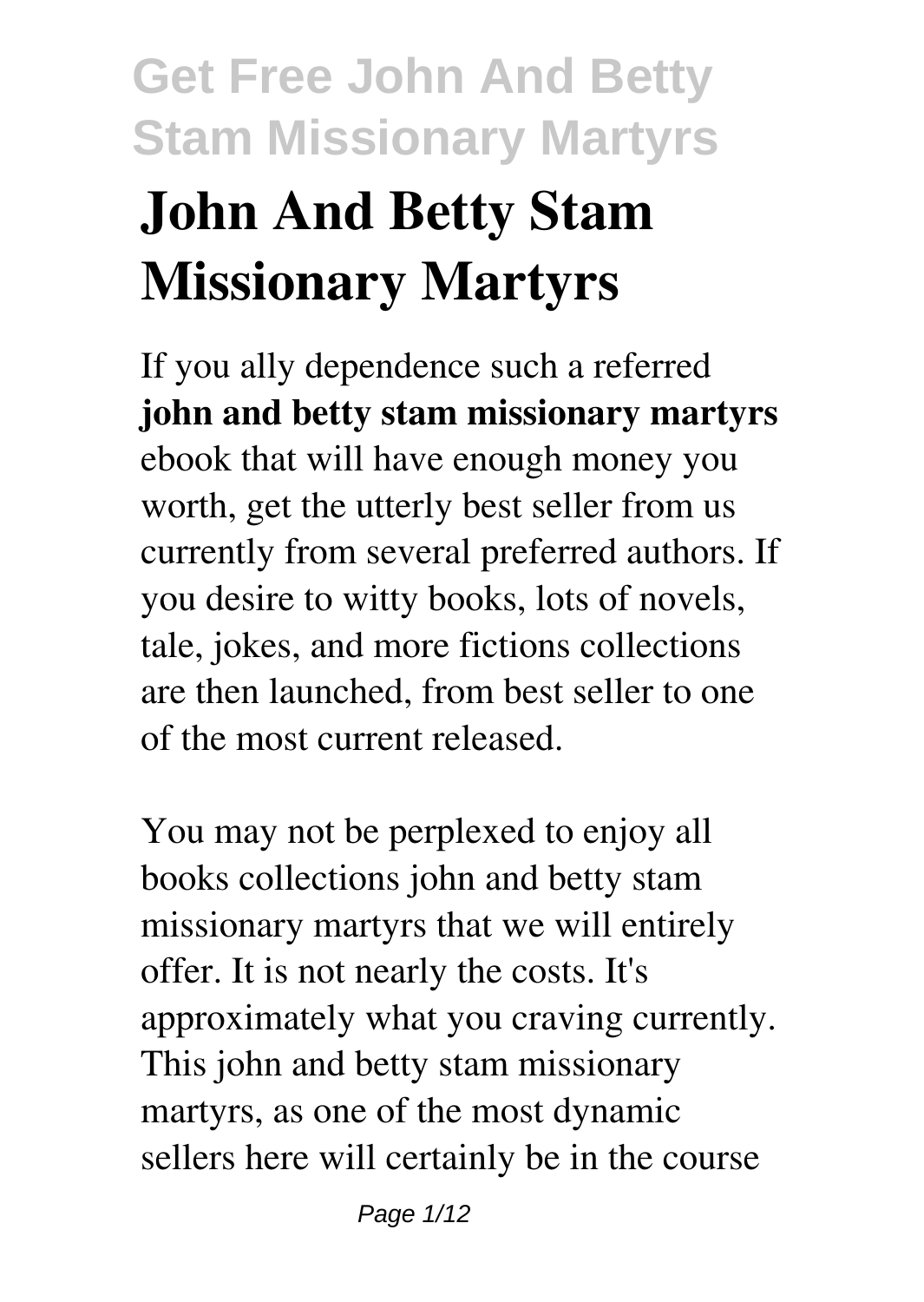of the best options to review.

VOM Staffer Visits Grave of Martyred Relatives **History Makers - Vance Christie speaks about John and Betty Stam John \u0026 Betty Stam** The

Martyrdom of John \u0026 Betty Stam

Mission (a tribute to John \u0026 Betty Stam, 1934)

Triumph in Death (The Legacy of John and Betty Stam)

Missionary Short Biography - John \u0026 Betty Stom - Murdered for faith - English John and Betty Stan

CHINA MISSIONARY MARTYR JOHN \u0026 BETTY STAMDevotions from History 12-8 Two Martyred Parents and a Miracle Baby John y Betty Stam 1 Pastor John Hagee: Coronavirus: Dress Rehearsal for the New World Order Mathew Daddario // Life, Career and Facts ??????? ,Vellore Best Hospital CMC Page 2/12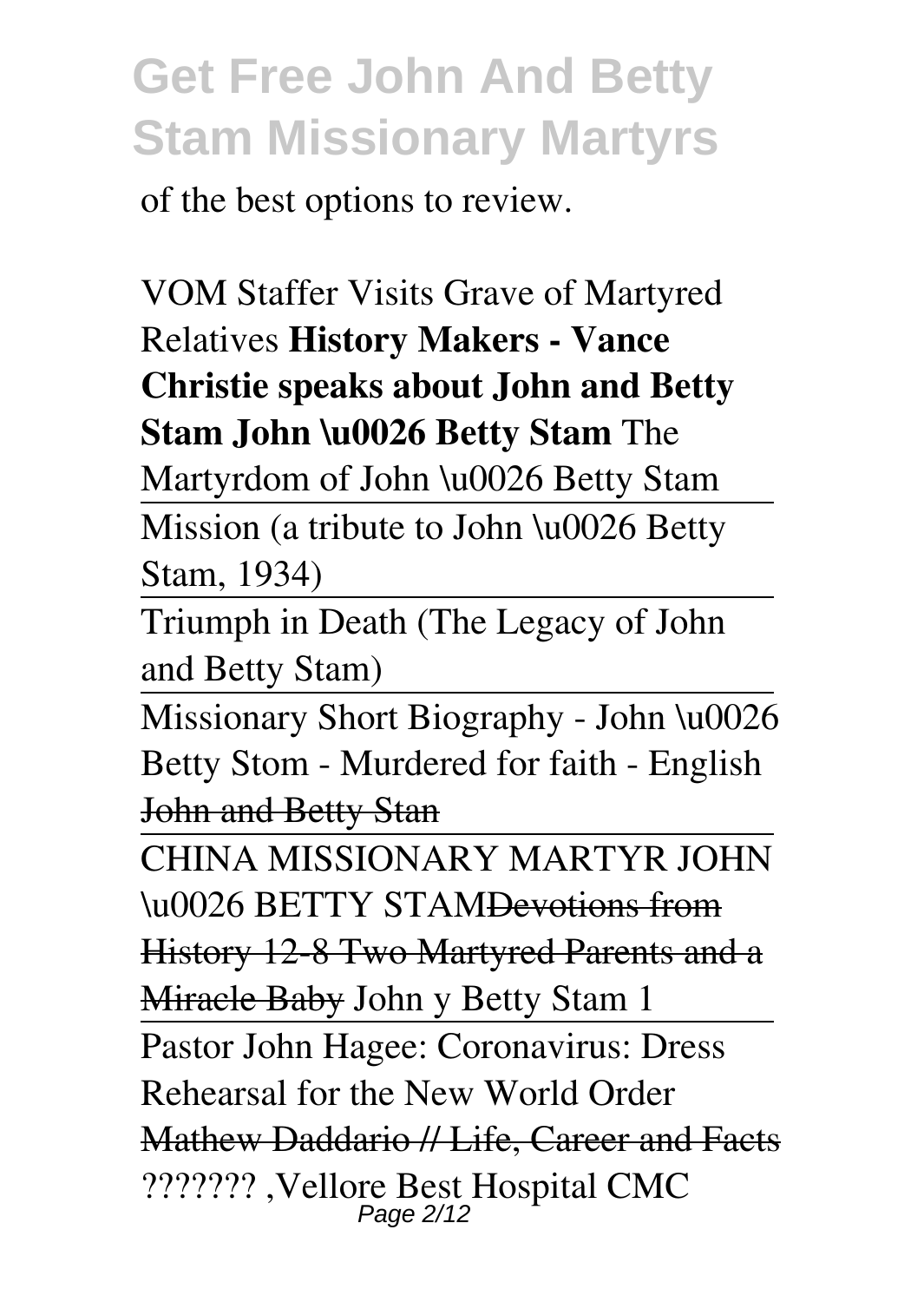Hospital, My Experience *Fr. Pontifex - God is Dead*

Elisabeth Elliot 1992 at a WIC Conference in Atlanta, GA-2 Who Is the Truth?: A Blueprint for Thinking with R.C. Sproul *CMC Hospital in Vellore hospital full details.?* The 10 Commandments for Kids ( Old Testament Bible Cartoon Story ) Henry MartynO Decreto - Helem Pricila - Clip Oficial

John Betty Stam | Murdered for Faith | Short Biography series | Mission Edify**The Terrible Truth: Suffering Is Not For Nothing with Elisabeth Elliot For This Cause- @ NLBC** *John and Betty Stam: An Epic Short Film* The life of Esther Ahn Kim- Her Short Written Biography. **John and Betty Stam Short Film**

Stories of Grace*Talk (14th June 2020); 'Knowing God's hope'; David Thomas; St John's Orangefield, Belfast* **John And Betty Stam Missionary** Page 3/12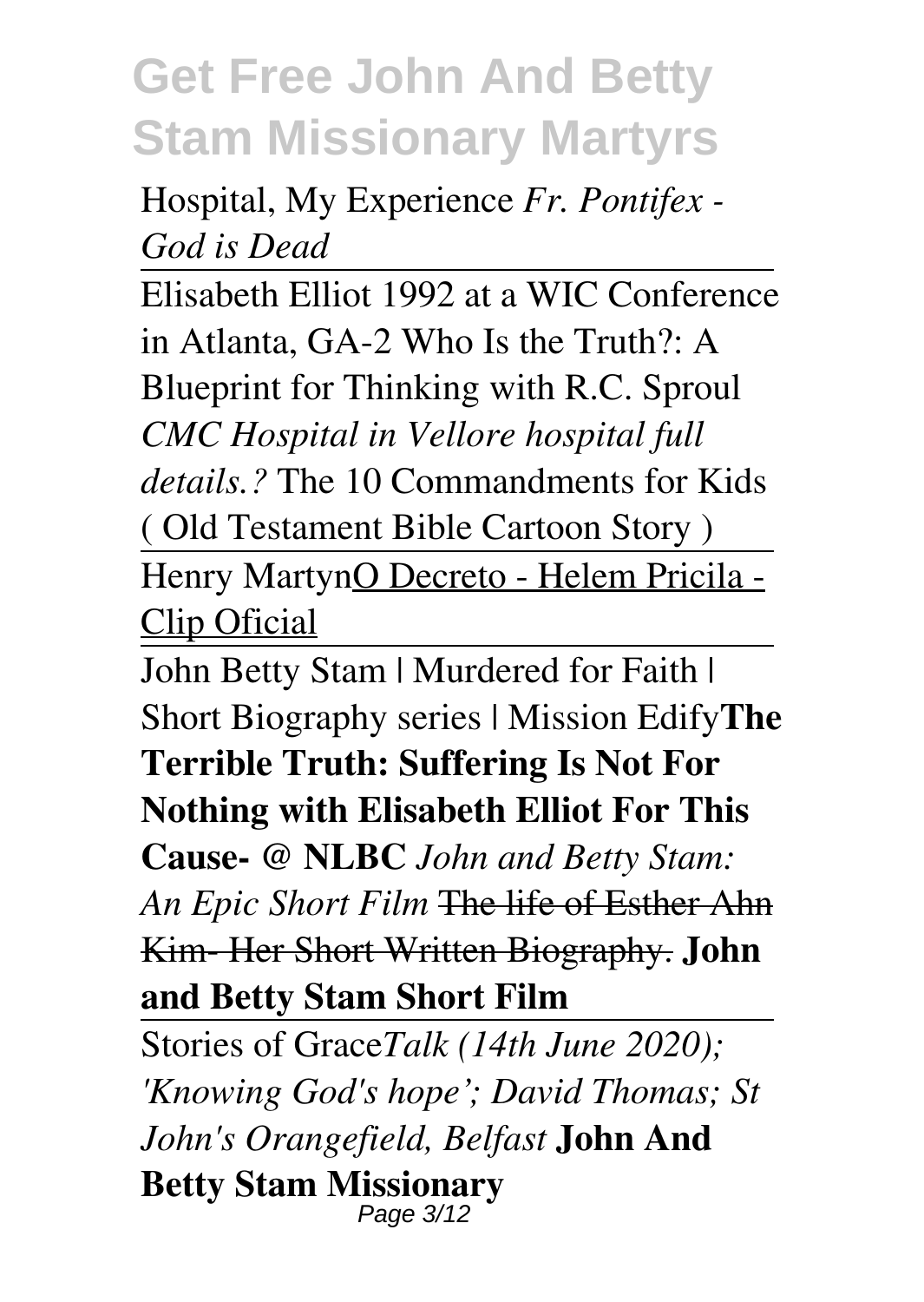John Cornelius Stam (January 18, 1907 – December 8, 1934) and Elisabeth Alden "Betty" Stam (née Scott; February 22, 1906 – December 8, 1934) were American Christian missionaries to China, with the China Inland Mission (CIM), during the Chinese Civil War. The missionary couple were executed by Communist Chinese soldiers in 1934.

### **Murders of John and Betty Stam - Wikipedia**

John and Betty Stam traveled from Moody bible Institute in Chicago to Tsingteh in 1935 to bring the gospel of Jesus Christ to this needy part of China. Although they had been in Tsingteh for just two weeks when they were martyred, their devotion lead to the growth of Christianity in China.

### **John and Betty Stam: Missionary Martyrs by Vance Christie**

Page 4/12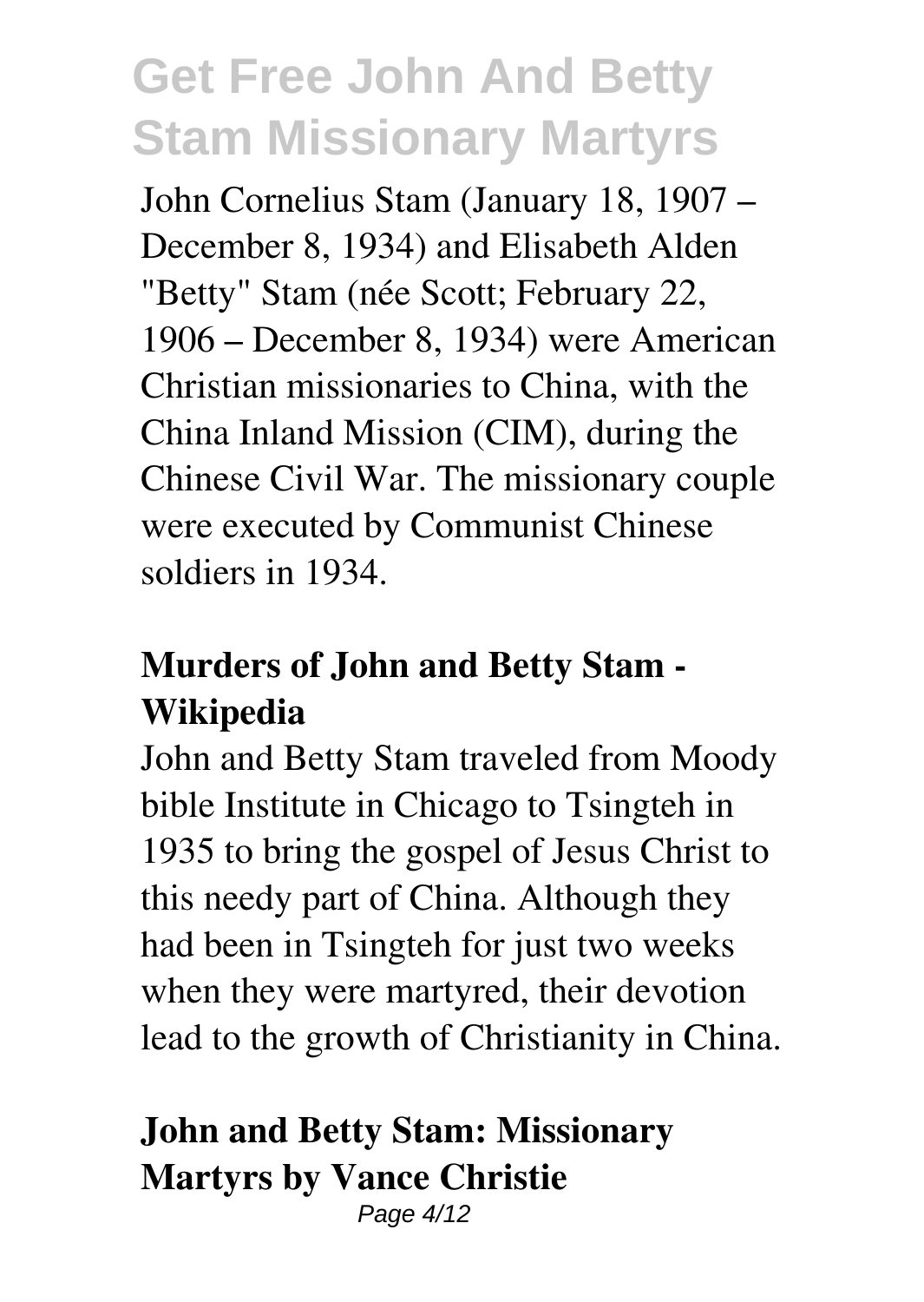"The fateful day began with deceptive normalcy at John and Betty Stam's missionary residence in Tsingteh, China. Both the wood–burning stoves had been lit and were starting to heat up nicely, helping to lessen the chill that gripped the large old house that cold, early December morning. The Stams, along with the six Chinese who lived with them in the house, had already eaten breakfast ...

#### **John And Betty Stam: Missionary Martyrs (History Maker ...**

MORE ABOUT JOHN AND BETTY STAM: John Stam was born in 1907 in Paterson, NJ, and Betty (Scott) Stam was born in 1906 in Albion, MI. They met each other at Moody Bible Institute, where both felt God's leading to China. Betty went to China in 1931 as a missionary of the China Inland Mission (CIM).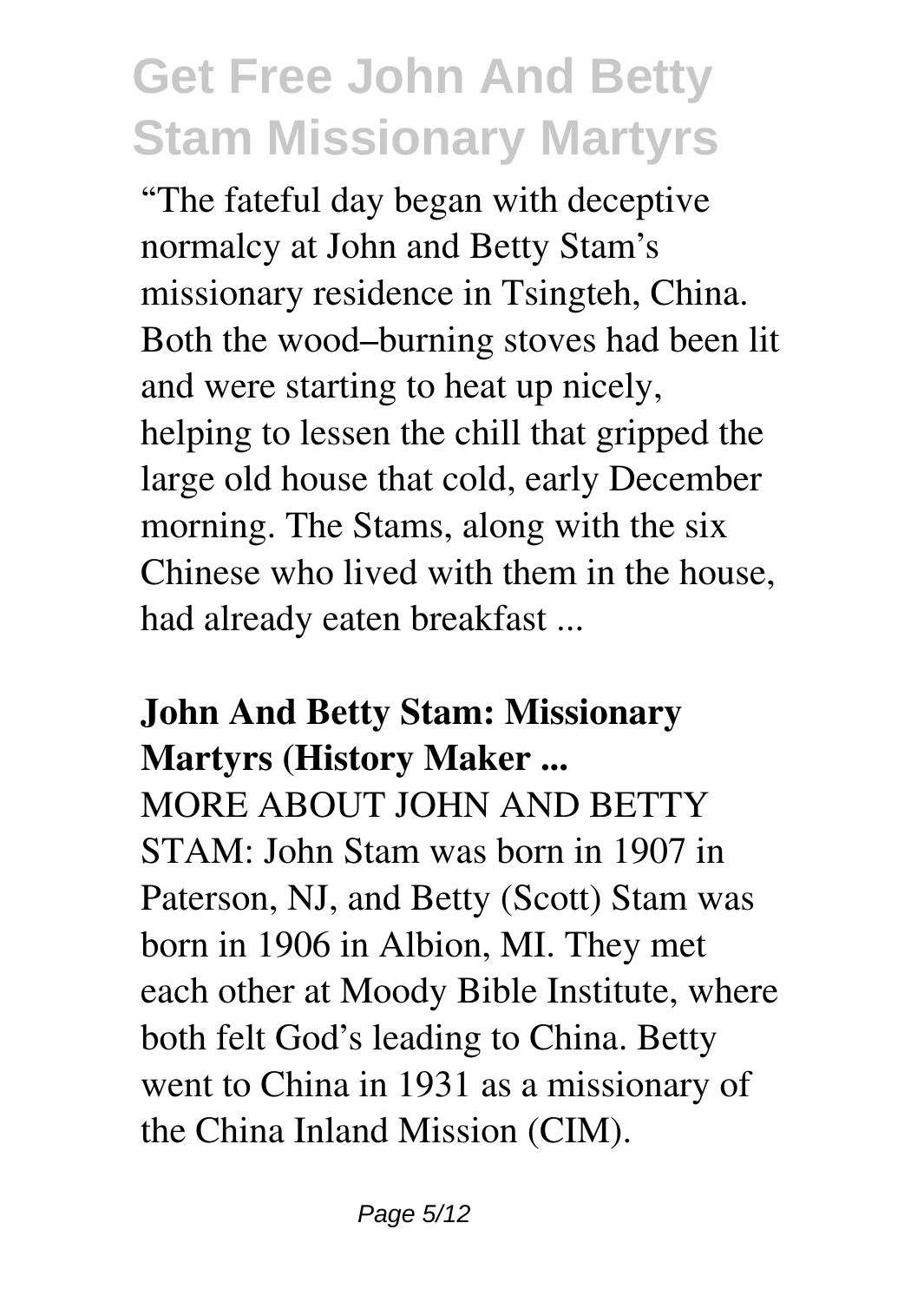### **The Martyrdom of John and Betty Stam - OMF (U.S.)**

John and Betty Stam One of the most wellknown martyrdoms in the history of Christianity in China occurred in December 1934, when a young American missionary couple, John and Betty Stam, were beheaded in Anhui Province along with a Chinese Christian named Zhang Shuisheng, who had pleaded for the Stams' release.

### **John and Betty Stam | Biographies | ActsAmerica.org**

Americans John and Betty Stam were serving as missionaries in China. One morning Betty was bathing her threemonth-old daughter Helen Priscilla Stam when Tsingteh's city magistrate appeared. Communist forces were near, he warned, and urged the Stams to flee. So John Stam went out to investigate the situation for Page 6/12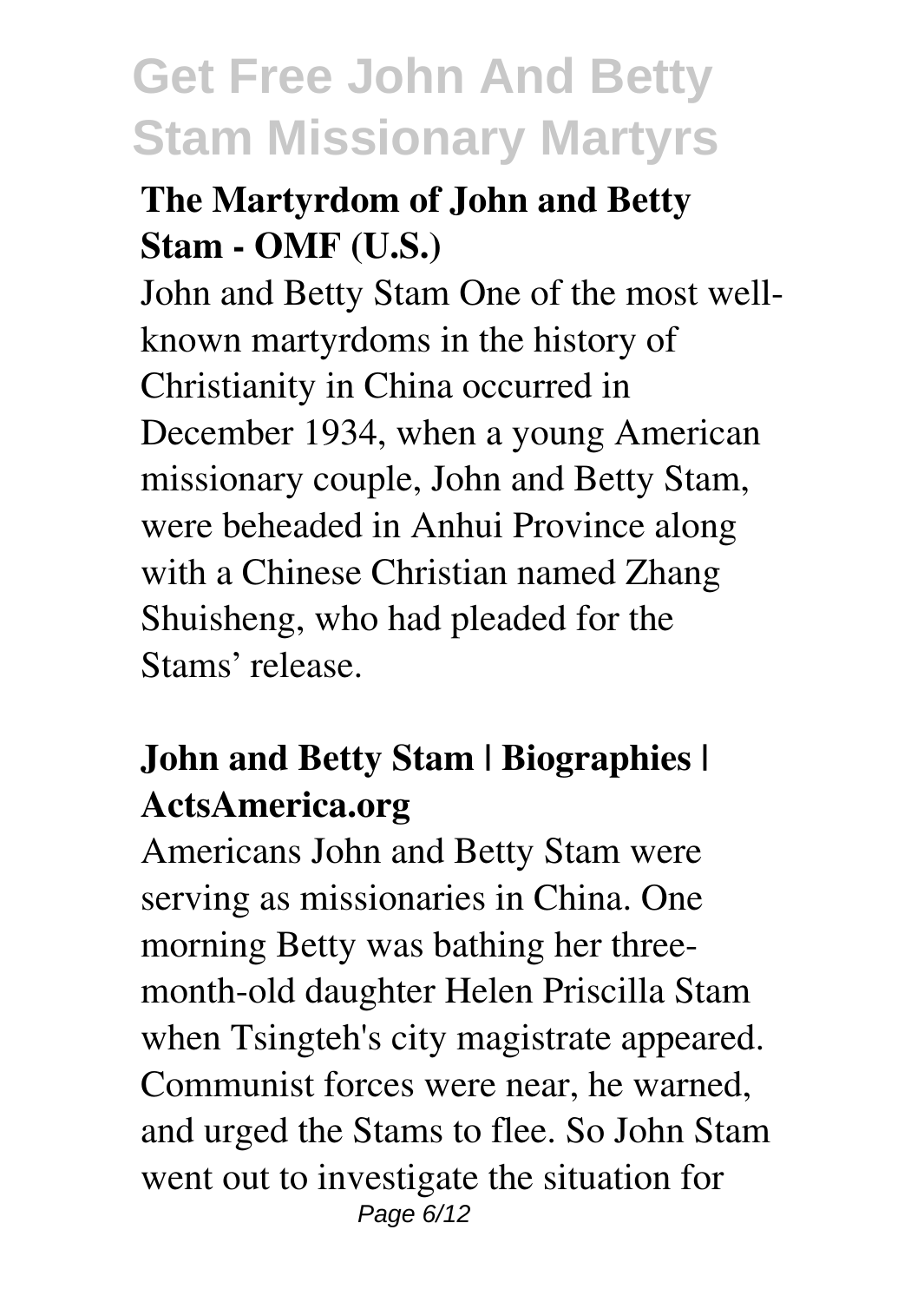### **Betty and John Stam Martyred - 1901-2000 Church History ...**

John Stam and Betty Scott were married by American evangelist R. A. Torrey on October 25, 1933 in the Scott's garden in Jinan, China. John and Betty Stams' wedding portrait. The ceremony was performed by R.A. Torrey (fourth from left) at the home of Betty's parents (second and third from right) in Jinan, China. October 25, 1933.

### **"Stam Baby Safe": Remembering John and Betty Stam | From ...**

Betty Stam (nee Scott) had grown up in China, the daughter of a Presbyterian missionary. John was a New Jersey native who had graduated Moody Bible Institute in 1932. They had a three-month-old daughter named Helen Priscilla. On Page 7/12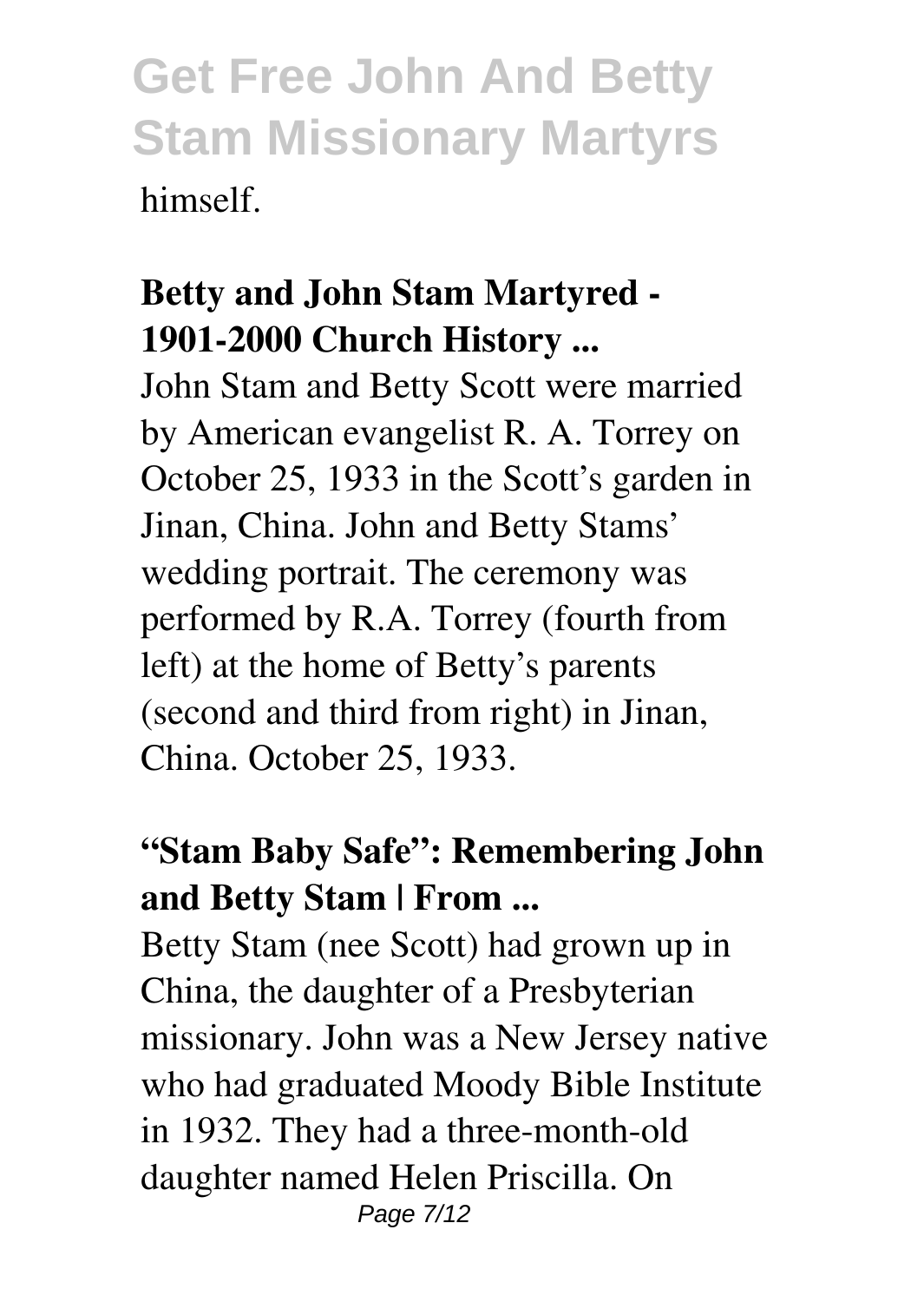December 6, 1934, Communist rebels in China's long-running civil war entered Jingde and seized the foreign family.

#### **ExecutedToday.com » 1934: John and Betty Stam, China ...**

Missionary; China; The Triumph of John and Betty Stam; The Year 1936 The Triumph of John and Betty Stam by Mary Geraldine Guinness (Mrs Howard Taylor) 140 pages. View / Download. Comments: Marty said ... An update on "The Miracle Baby". Helen Priscilla Stam was three months old on December 8, 1934 when her parents were beheaded by Chinese Communists. She was cared for by her maternal ...

#### **The Triumph of John and Betty Stam - Brethren Archive**

Although she and John Stam had expressed their feelings for each other, Page 8/12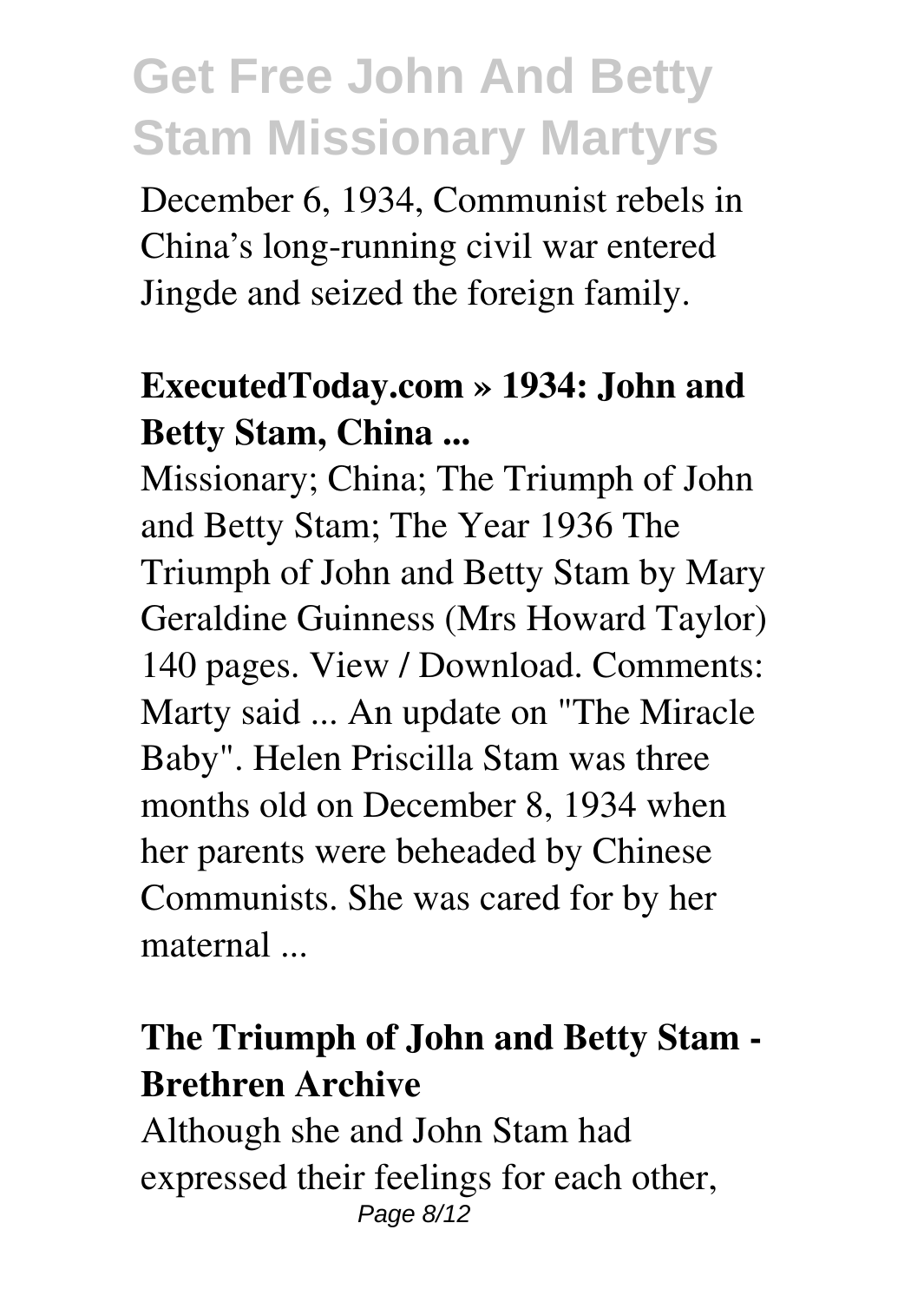John still had one year of schooling to complete and had not yet been accepted into CIM. Betty left for China with no formal commitment between them and chose to leave her future in God's hands. The following year, John sailed for China to serve as a missionary with CIM and was able to reunite with Betty—and an ...

### **Betty Scott Stam: A Life of Surrender | True Woman Blog ...**

The postmaster in the small town of Miaoshou in Anhui province recognized the Chinese Communist Army's foreign prisoners. They were John and Betty Stam, missionaries with the China Inland Mission (CIM) in the area. "Where are you going?" he asked John. "We do not know where they are going," John replied, "but we are going to heaven."

#### **The Martyrs' Example - John and Betty** Page  $9/12$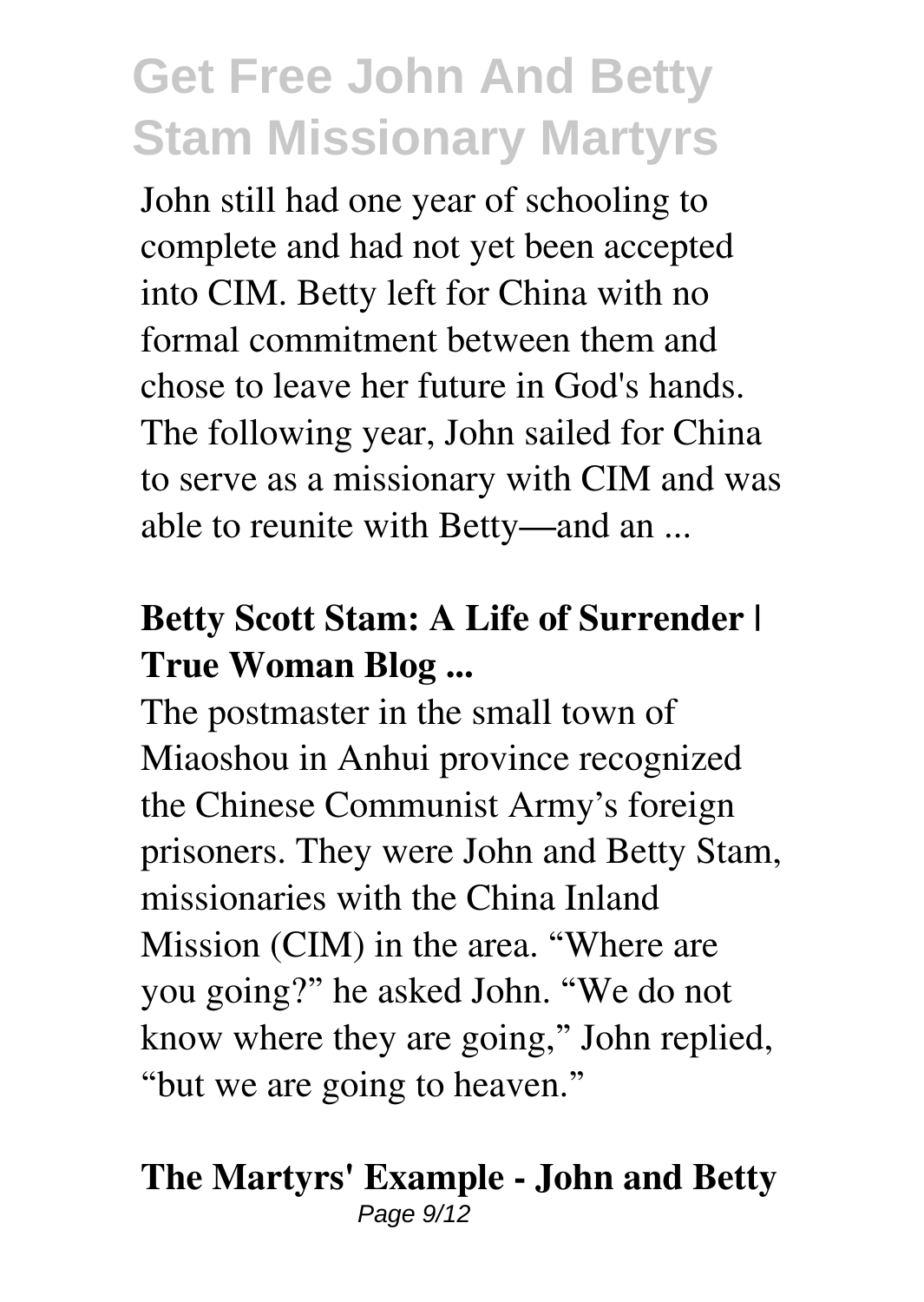### **Stam - OMF ...**

As this john and betty stam missionary martyrs, many people after that will habit to buy the photo album sooner. But, sometimes it is so in the distance exaggeration to get the book, even in supplementary country or city. So, to ease you in finding the books that will sustain you, we support you by providing the lists. It is not forlorn the list.

### **John And Betty Stam Missionary Martyrs**

Description "The fateful day began with deceptive normalcy at John and Betty Stam's missionary residence in Tsingteh, China. Both the wood–burning stoves had been lit and were starting to heat up nicely, helping to lessen the chill that gripped the large old house that cold, early December morning.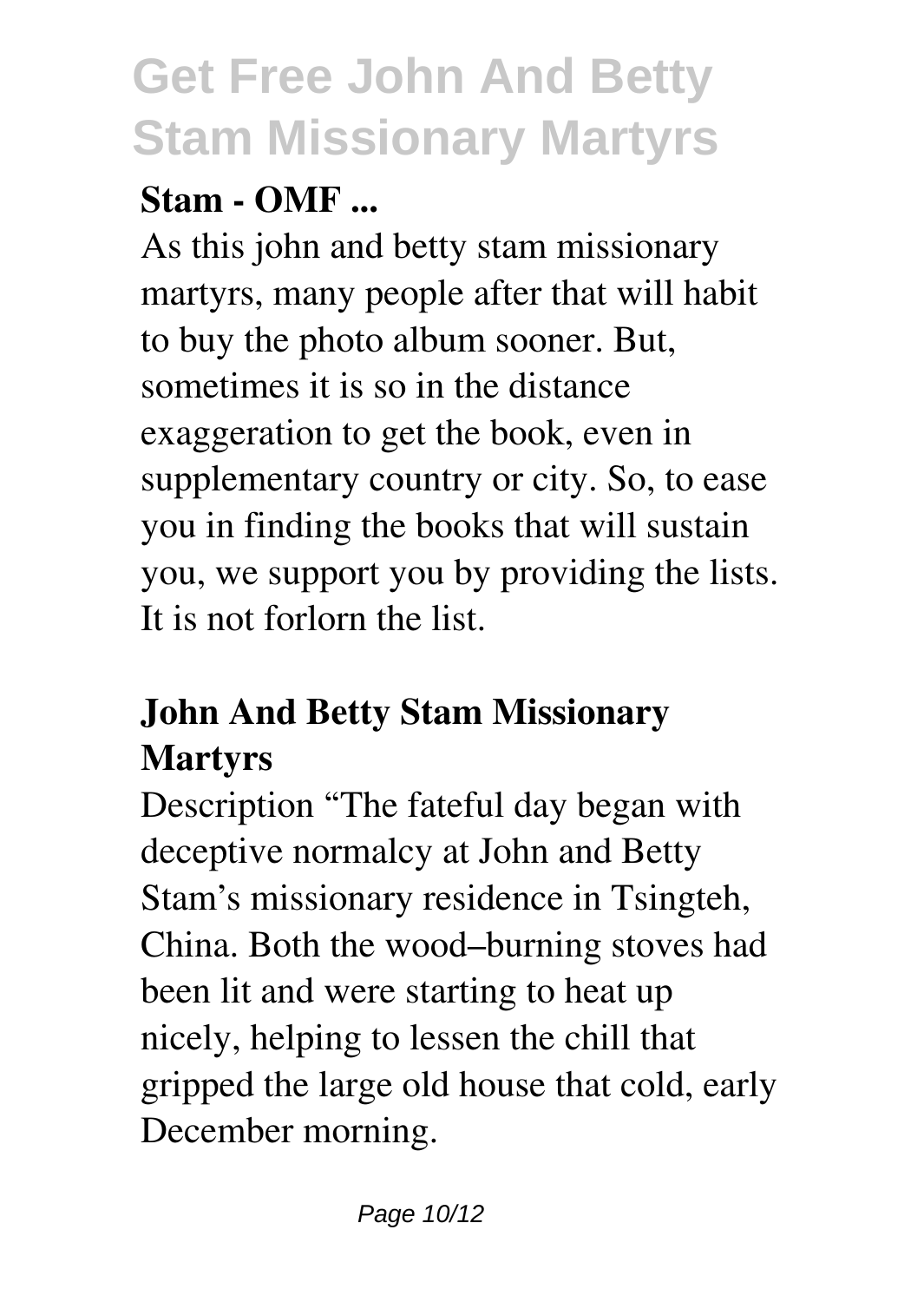### **John And Betty Stam: Missionary Martyrs by Vance Christie ...**

Helen Priscilla was born to missionary parents in China's Anhui Province on September 11, 1934. There were complications with the birth, so Helen's mother, Betty, had a caesarean section. After Helen's birth, her parents John and Betty moved to a town called Jingde where they planned to serve local Chinese believers and preach the Good News of Jesus Christ. This was not a safe time in ...

#### **What the 'Miracle Baby' from China Can Teach Christians ...**

John And Betty Stam: Missionary Martyrs During their students years at Chicago's Moody Bible Institute in the early 1930s, Americans John Stam and Betty Scott individually sensed God's call to serve as missionaries in China, a land enslaved by idol worship and torn apart by a violent Page 11/12